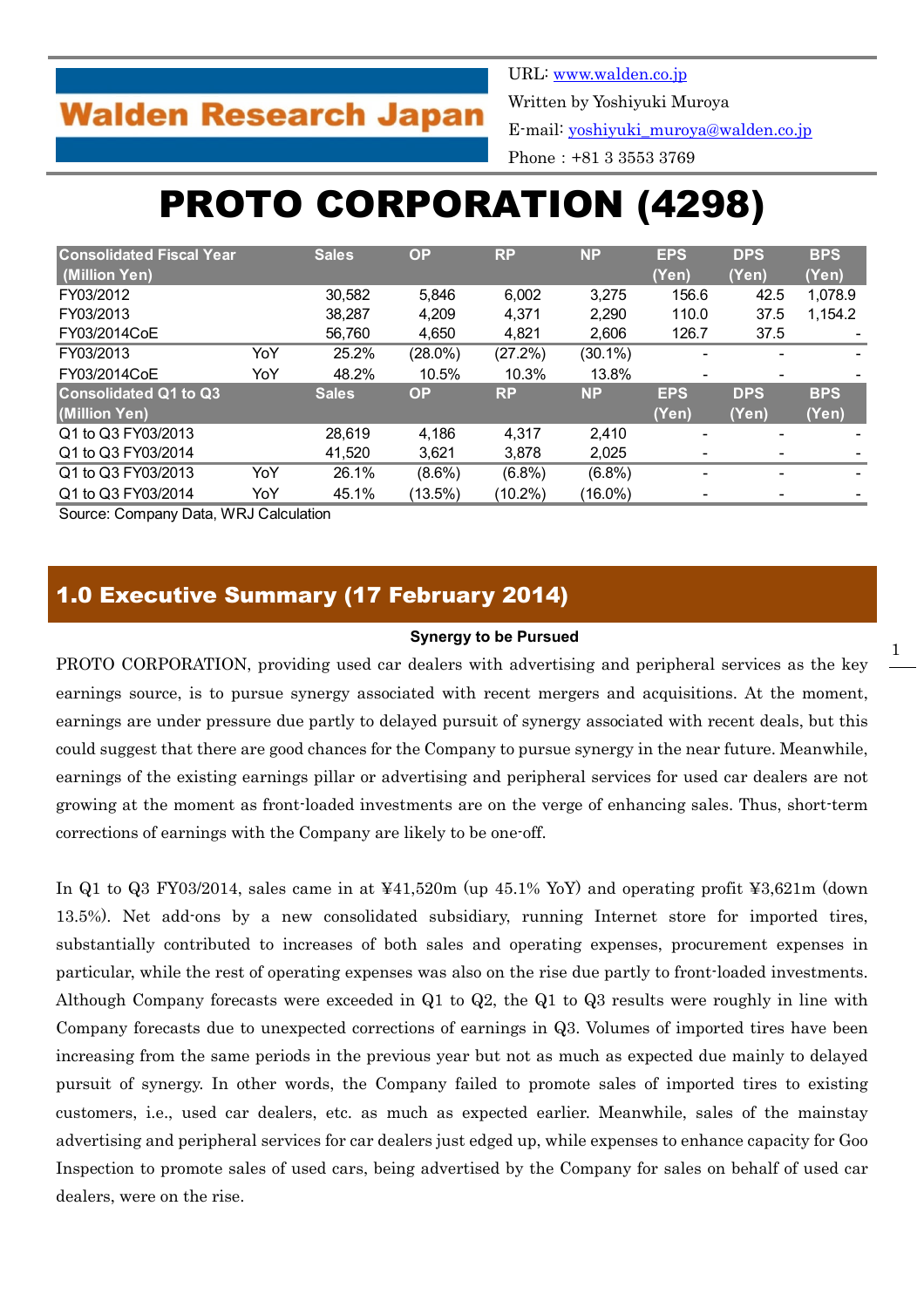Midterm management plan calls for prospective ROE 15.0% in FY03/2016, going for steady recovery after having hit the bottom at 9.9% in FY03/2013. The market for used cars in Japan is unlikely to steadily grow in the future and thus the Company has been eager to allocate own resources to peripheral business domains, while having endeavored to further strengthen own position in the existing business domains. The Company argues that both of the management measures are on the verge of giving positive impacts to short-term earnings and this trend should accelerate, going forward.

IR Representative: Takehito Suzuki, Corporate Planning Dept. (+81-52-934-1519 [4298ir@proto-g.co.jp](mailto:4298ir@proto-g.co.jp))

# 2.0 Company Profile

|                       | The Market Leader of Advertising for Used Cars                                 |
|-----------------------|--------------------------------------------------------------------------------|
| <b>Company Name</b>   | PROTO CORPORATION                                                              |
|                       | Company Website (Japanese only)                                                |
|                       | <b>C</b> PROTO<br><b>IR</b> Information                                        |
|                       | <b>Share Price</b>                                                             |
| Established           | 1 June 1979                                                                    |
| Listing               | 12 September 2001, TOKYO STOCK EXCHANGE JASDAQ (Ticker: 4298)                  |
| Capital               | $\text{\textsterling}1,824\text{m}$ (as of the end of December 2013)           |
| No. of Shares         | 20,940,000 shares, including 494,730 treasury (as of the end of December 2013) |
| <b>Main Features</b>  | Leading the market for advertising for used cars in Japan                      |
|                       | Offering packaged Goo Series media of Internet and magazines                   |
|                       | Increasing exposure to peripheral services and operations through M&As         |
| <b>Businesses</b>     | I. Automobile-related Business                                                 |
|                       | II. Lifestyle-related Business                                                 |
|                       | <b>III.</b> Real Estate Business                                               |
|                       | <b>IV.</b> Other Business                                                      |
| <b>Top Management</b> | President and COO: Tatsuzo Irikawa                                             |
| Shareholders          | Mugen Corporation 32.5%, JPMCC Client Safekeeping Account 5.7%,                |
|                       | Hiroichi Yokoyama 4.0% (as of the end of December 2013)                        |
| Headquarters          | Naka-ku, Nagoya JAPAN                                                          |
| No. of Employees      | Consolidated: 1,322, Unconsolidated: 700 (as of the end of December 2013)      |

Source: Company Data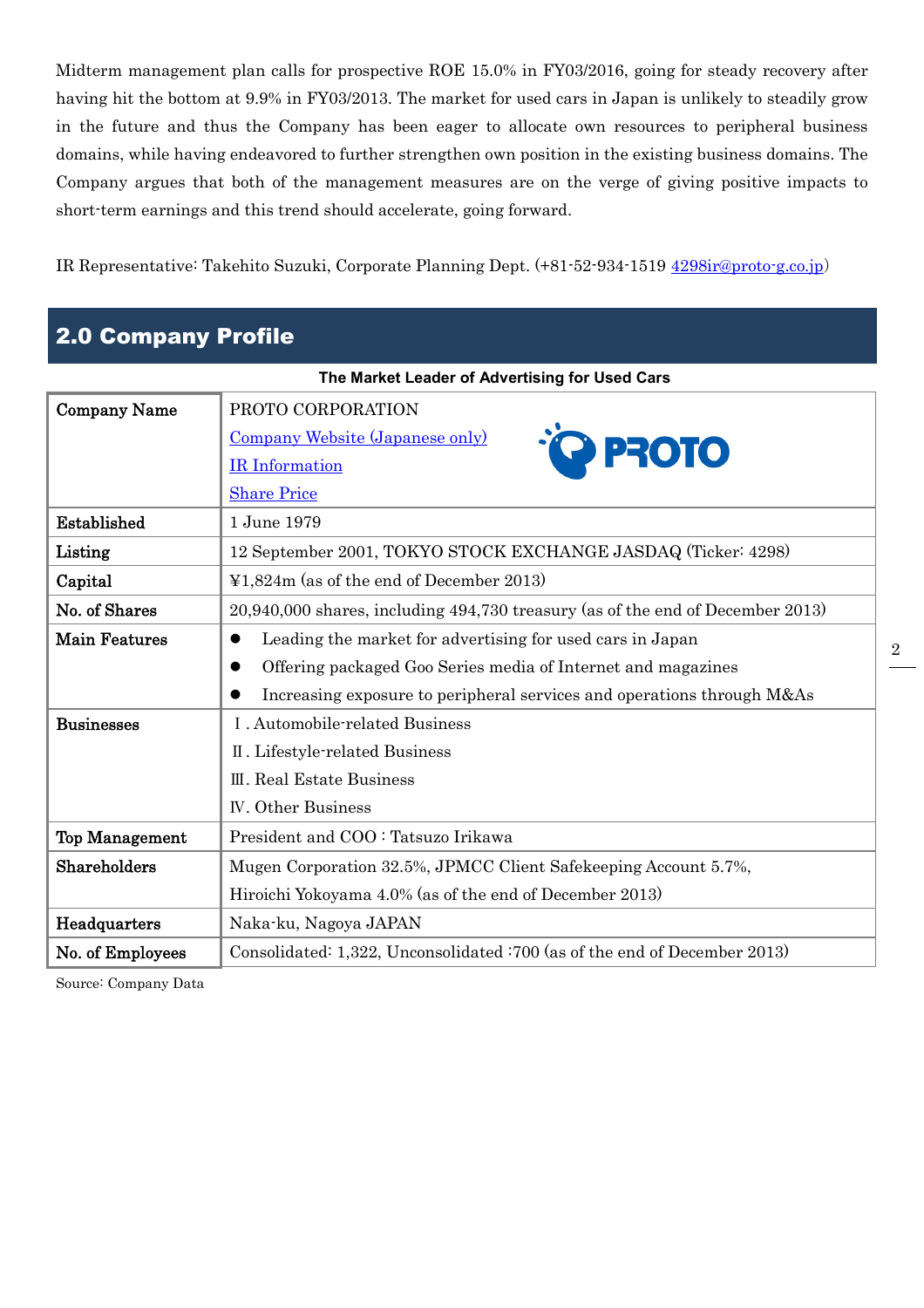# 3.0 Recent Trading & Prospects

#### **Q1 to Q3 FY03/2014 Results**

In Q1 to Q3 FY03/2014, sales came in at  $\frac{1}{41,520m}$  (up 45.1% YoY), operating profit  $\frac{1}{23,621m}$  (down 13.5%), recurring profit ¥3,878m (down 10.2%) and net profit ¥2,025m (down 16.0%). Although the Company fell short of Company forecasts in Q3, the Q1 to Q3 results were roughly in line with Company forecasts as Q1 to Q2 results were better than expected. The key negative factor for the shortfall in Q3 was that a new consolidated subsidiary, running Internet store for imported tires (AUTOWAY Co., Ltd., 100% owned since 1 April 2013), suffered from worse-than-expected earnings.

Volumes of imported tires have been increasing from the same periods in the previous year, but fell short of expectations by some 10%. The Company failed to pursue synergy by means of promoting sales of imported tires to existing customers, i.e., used car dealers, etc. as quickly as expected.

In terms of year-on-year changes as a whole, operating profit came down in spite of surging sales, as operating expenses rose more sharply than sales. Operating expenses came in at ¥37,899m (up 55.1%). The net add-ons of AUTOWAY Co., Ltd. substantially contributed to increases of both sales and operating expenses, procurement expenses in particular, while the rest of operating expenses as a whole were also on the rise. The Company saw net increases in sales ¥12,900m and net decreases in operating profit ¥564m, while net add-ons from AUTOWAY Co., Ltd. were ¥9,396m and ¥42m (¥292m before goodwill write-off ¥250m), respectively.

The Company argues some of the factors for increasing operating expenses related to front-loaded investments for future sales promotions and thus the recent increases in operating expenses should enhance sales in the near future. For example, the Company intentionally increased the number of headcounts for Goo Inspection to disclose detailed state of used cars to be advertised for sales on behalf of used car dealers through own Goo Series media comprising that of Internet and magazines. As this convinces quality of used cars for consumers to purchase prior to the purchases, the Company believes that additional adoptions of Goo Inspection on top of regular advertising should be a great driver for sales of used cars that are advertised for sales by the Company and thus sales with the Company eventually.

Overall sales and earnings with the Company hinge on those of Automobile-related Business by business segment in a respect that this business segment accounts for the bulk of consolidated figures, e.g., 91.6% of sales and 98.0% of operating profit (before elimination) in Q1 to Q3 results. Over the past five years, Automobile-related Business accounted for 95.9% to 101.8% of operating profit (before elimination) and thus business domains other than those related to automobiles have remained insignificant in terms of impacts to overall earnings with the Company so far.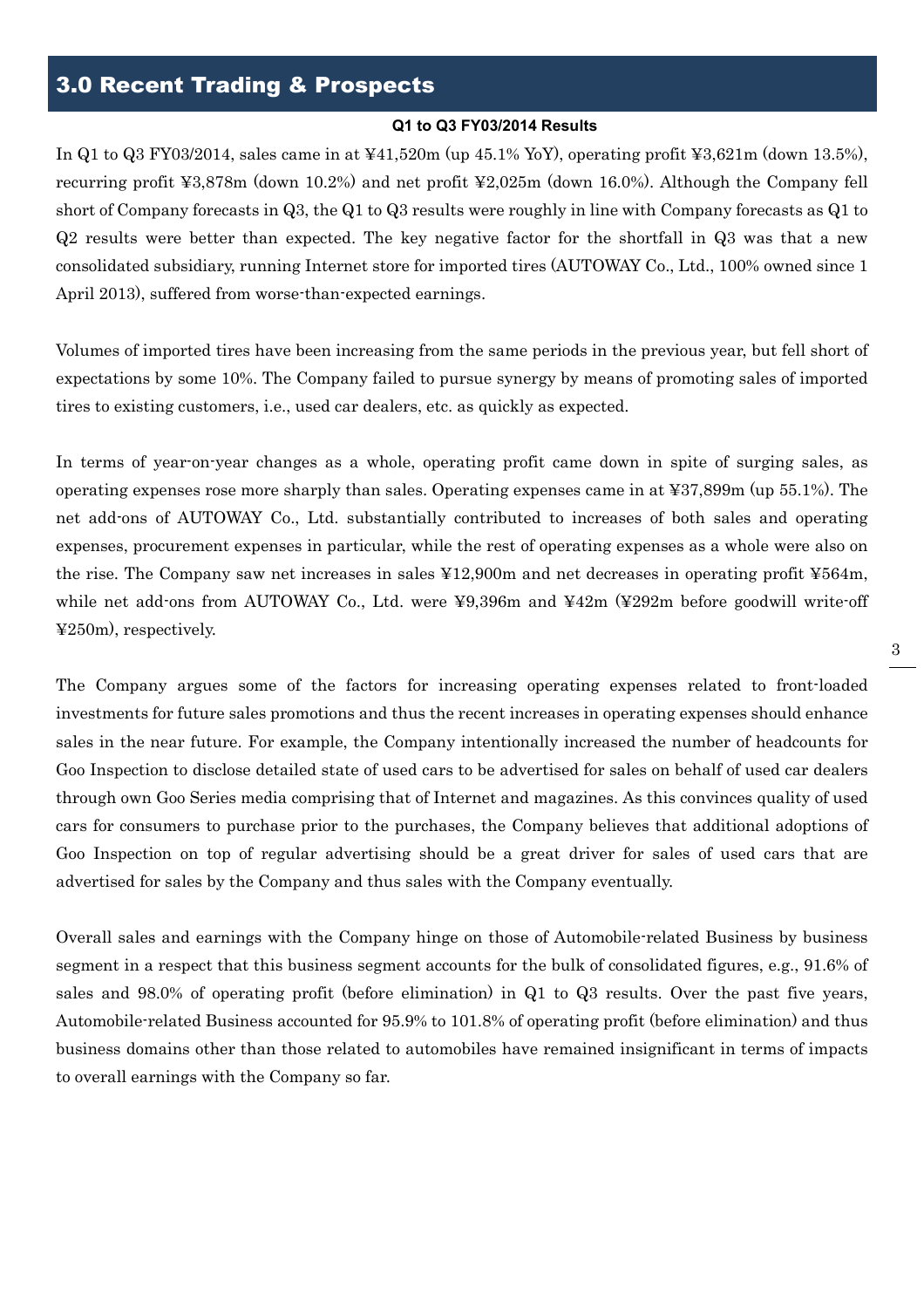In Automobile-related business, sales came in at ¥38,022m (up 52.0%) and operating profit ¥4,785m (down 12.0%). This business segment comprises Information Registration Fees and Information Service Fees, having booked sales ¥15,492m (up 1.0%) and sales ¥22,529m (up 133.0%), respectively, in Q1 to Q3 results. The former relates to advertising services (some 65% of sales of this sub-segment) and optional services (some 30%) such as intermediation of estimates, mainly for used car dealers.

As far as we can gather, this sub-segment has been accounting for the bulk of earnings with the Company to date. Meanwhile, the latter mainly relates to operations to run Internet store for imported tires by AUTOWAY Co., Ltd. (some 40% of sales in this sub-segment) and exports of used cars mainly by Kings Auto Co. Ltd., 100% owned since 1 April 2012 (some 30%).

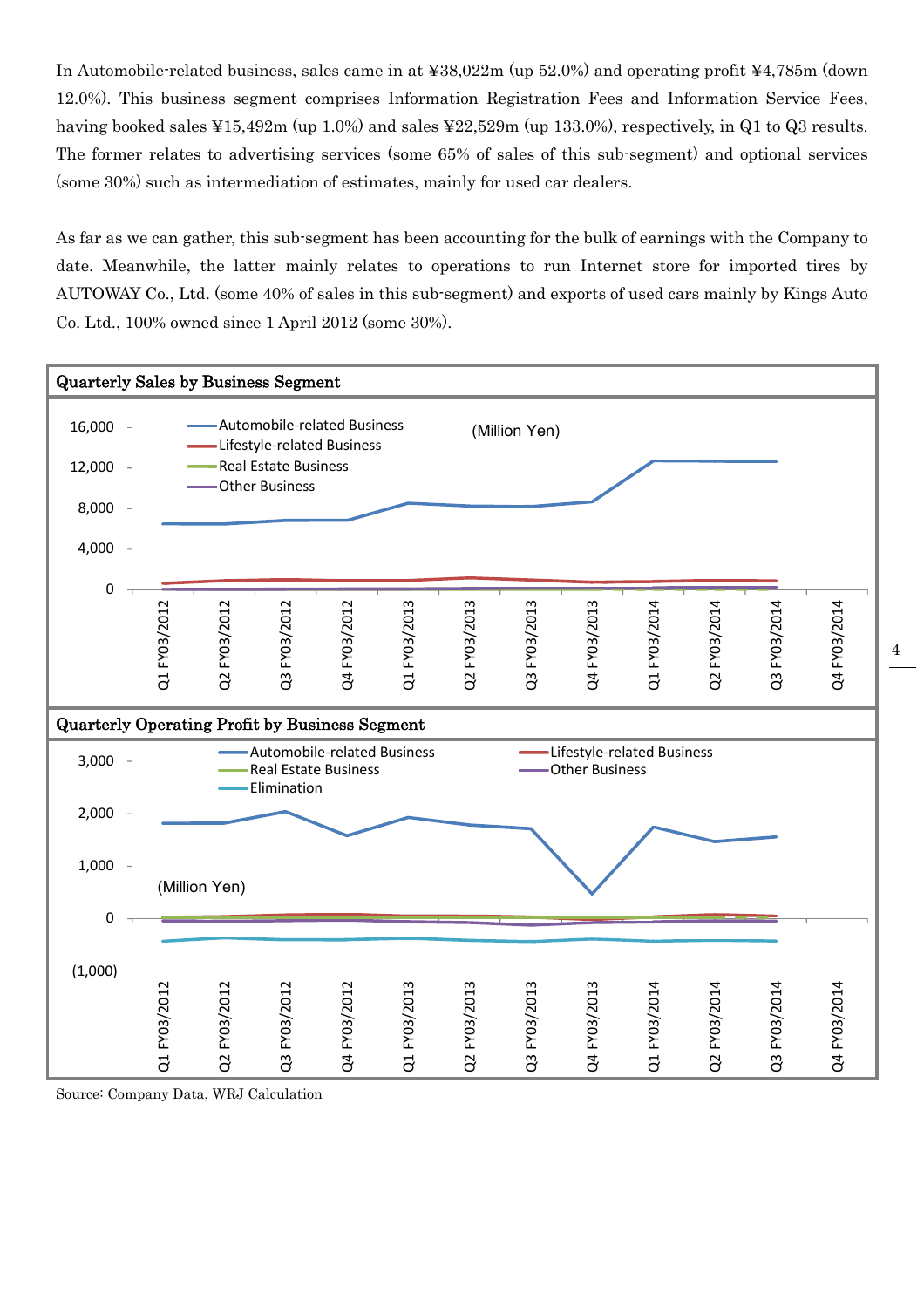## **Income Statement (Cumulative, Quarterly)**

| <b>Income Statement</b>                                     | <b>Cons.Act</b>          | <b>Cons.Act</b> | <b>Cons.Act</b> | <b>Cons.Act</b> | <b>Cons.Act</b>          | <b>Cons.Act</b>          | <b>Cons.Act</b>          | <b>Cons.Act</b>              |           |
|-------------------------------------------------------------|--------------------------|-----------------|-----------------|-----------------|--------------------------|--------------------------|--------------------------|------------------------------|-----------|
|                                                             | Q1                       | Q1 to Q2        | Q1 to Q3        | Q1 to Q4        | Q <sub>1</sub>           | Q1 to Q2                 | Q1 to Q3                 | Q1 to Q4                     | YoY       |
| (Million Yen)                                               | 03/2013                  | 03/2013         | 03/2013         | 03/2013         | 03/2014                  | 03/2014                  | 03/2014                  | 03/2014                      | Net Chg.  |
| <b>Sales</b>                                                | 9,599                    | 19,199          | 28,619          | 38,287          | 13,808                   | 27,724                   | 41,520                   | $\overline{\phantom{a}}$     | $+12,900$ |
| CoGS                                                        | 5,007                    | 10,100          | 15,130          | 20,636          | 8,459                    | 17,176                   | 25,644                   | $\overline{a}$               | $+10,513$ |
| <b>Gross Profit</b>                                         | 4,591                    | 9,098           | 13,489          | 17,650          | 5,349                    | 10,547                   | 15,875                   |                              | $+2,386$  |
| <b>SG&amp;A Expenses</b>                                    | 3,006                    | 6,130           | 9,302           | 13,440          | 4,022                    | 8,090                    | 12,254                   | $\overline{a}$               | $+2,951$  |
| <b>Operating Profit</b>                                     | 1,585                    | 2,967           | 4,186           | 4,209           | 1,326                    | 2,456                    | 3,621                    | ä,                           | (564)     |
| Non Operating Balance                                       | 17                       | 86              | 130             | 161             | 72                       | 155                      | 256                      |                              | $+125$    |
| <b>Recurring Profit</b>                                     | 1,602                    | 3,053           | 4,317           | 4,371           | 1,398                    | 2,612                    | 3,878                    | ä,                           | (438)     |
| <b>Extraordinary Balance</b>                                | (1)                      | (270)           | (340)           | (427)           |                          | (128)                    | (141)                    | $\overline{a}$               | $+199$    |
| Pretax Profit                                               | 1,601                    | 2,783           | 3,976           | 3,944           | 1,399                    | 2,483                    | 3,736                    | $\overline{a}$               | (239)     |
| Tax Charges etc.                                            | 519                      | 1,043           | 1,565           | 1,653           | 637                      | 1,171                    | 1,711                    | $\overline{a}$               | $+145$    |
| Minorities' Interests                                       |                          |                 |                 |                 |                          |                          |                          |                              |           |
| <b>Net Profit</b>                                           | 1,082                    | 1,740           | 2,410           | 2,290           | 761                      | 1,312                    | 2,025                    | $\blacksquare$               | (385)     |
| Sales YoY                                                   | $+32.9%$                 | $+30.4%$        | $+26.1%$        | $+25.2%$        | +43.8%                   | $+44.4%$                 | $+45.1%$                 | $\overline{\phantom{a}}$     |           |
| <b>Operating Profit YoY</b>                                 | $+12.9%$                 | $+3.2%$         | $(8.6\%)$       | $(28.0\%)$      | (16.3%)                  | (17.2%)                  | $(13.5\%)$               |                              |           |
| Recurring Profit YoY                                        | $+11.5%$                 | $+5.5%$         | (6.8%)          | $(27.2\%)$      | (12.7%)                  | $(14.5\%)$               | $(10.2\%)$               |                              |           |
| Net Profit YoY                                              | $+30.9%$                 | $+6.0%$         | (6.8%)          | $(30.1\%)$      | (29.6%)                  | (24.6%)                  | $(16.0\%)$               | $\overline{\phantom{a}}$     |           |
| Gross Profit Margin                                         | 47.8%                    | 47.4%           | 47.1%           | 46.1%           | 38.7%                    | 38.0%                    | 38.2%                    | $\overline{\phantom{a}}$     | $(8.9\%)$ |
| SG&A / Sales                                                | 31.3%                    | 31.9%           | 32.5%           | 35.1%           | 29.1%                    | 29.2%                    | 29.5%                    | $\overline{a}$               | $(3.0\%)$ |
| <b>Operating Profit Margin</b>                              | 16.5%                    | 15.5%           | 14.6%           | 11.0%           | 9.6%                     | 8.9%                     | 8.7%                     | $\overline{\phantom{a}}$     | $(5.9\%)$ |
| Recurring Profit Margin                                     | 16.7%                    | 15.9%           | 15.1%           | 11.4%           | 10.1%                    | 9.4%                     | 9.3%                     | $\overline{a}$               | $(5.7\%)$ |
| Net Profit Margin                                           | 11.3%                    | 9.1%            | 8.4%            | 6.0%            | 5.5%                     | 4.7%                     | 4.9%                     | $\overline{a}$               |           |
|                                                             |                          |                 |                 | 41.9%           |                          |                          |                          | $\overline{a}$               | $(3.5\%)$ |
| Tax Charges etc. / Pretax Profit<br><b>Income Statement</b> | 32.4%<br><b>Cons.Act</b> | 37.5%           | 39.4%           | <b>Cons.Act</b> | 45.6%<br><b>Cons.Act</b> | 47.1%<br><b>Cons.Act</b> | 45.8%<br><b>Cons.Act</b> | <b>Cons.Act</b>              | $+6.4%$   |
|                                                             |                          |                 |                 |                 |                          |                          |                          |                              |           |
|                                                             |                          | <b>Cons.Act</b> | <b>Cons.Act</b> |                 |                          |                          |                          |                              |           |
|                                                             | Q1                       | Q2              | Q3              | Q4              | Q <sub>1</sub>           | Q2                       | Q <sub>3</sub>           | Q <sub>4</sub>               | YoY       |
| (Million Yen)                                               | 03/2013                  | 03/2013         | 03/2013         | 03/2013         | 03/2014                  | 03/2014                  | 03/2014                  | 03/2014                      | Net Chg.  |
| <b>Sales</b>                                                | 9,599                    | 9,600           | 9,420           | 9,667           | 13,808                   | 13,915                   | 13,796                   |                              | $+4,376$  |
| CoGS                                                        | 5,007                    | 5,093           | 5,029           | 5,505           | 8,459                    | 8,717                    | 8,468                    | $\overline{a}$               | $+3,438$  |
| Gross Profit                                                | 4,591                    | 4,507           | 4,390           | 4,161           | 5,349                    | 5,198                    | 5,328                    |                              | $+937$    |
| <b>SG&amp;A Expenses</b>                                    | 3,006                    | 3,124           | 3,171           | 4,138           | 4,022                    | 4,068                    | 4,163                    | L,                           | $+991$    |
| <b>Operating Profit</b>                                     | 1,585                    | 1,382           | 1,218           | 23              | 1,326                    | 1,130                    | 1,165                    | ٠                            | (53)      |
| Non Operating Balance                                       | 17                       | 68              | 44              | 31              | 72                       | 83                       | 101                      | $\overline{a}$               | $+56$     |
| <b>Recurring Profit</b>                                     | 1,602                    | 1,450           | 1,263           | 54              | 1,398                    | 1,213                    | 1,266                    |                              | $+2$      |
| <b>Extraordinary Balance</b>                                | (1)                      | (268)           | (70)            | (86)            | $\overline{\phantom{a}}$ | (129)                    | (13)                     | ٠                            | $+57$     |
| Pretax Profit                                               | 1,601                    | 1,182           | 1,192           | (32)            | 1,399                    | 1,084                    | 1,252                    | $\overline{a}$               | $+60$     |
| Tax Charges etc.                                            | 519                      | 524             | 522             | 88              | 637                      | 533                      | 539                      | ٠                            | $+17$     |
| Minorities' Interests                                       |                          |                 |                 |                 |                          |                          |                          |                              |           |
| <b>Net Profit</b>                                           | 1,082                    | 657             | 670             | (120)           | 761                      | 551                      | 712                      | $\blacksquare$               | $+42$     |
| Sales YoY                                                   | $+32.9%$                 | $+28.0%$        | $+18.1%$        | $+22.7%$        | $+43.8%$                 | $+45.0%$                 | $+46.5%$                 |                              |           |
| <b>Operating Profit YoY</b>                                 | +12.9%                   | $(6.1\%)$       | (28.5%)         | $(98.1\%)$      | (16.3%)                  | (18.3%)                  | $(4.4\%)$                |                              |           |
| Recurring Profit YoY                                        | $+11.5%$                 | $(0.5\%)$       | $(27.4\%)$      | $(96.0\%)$      | (12.7%)                  | $(16.4\%)$               | $+0.2%$                  |                              |           |
| Net Profit YoY                                              | $+30.9%$                 | (19.3%)         | $(29.1\%)$      |                 | (29.6%)                  | (16.3%)                  | $+6.3%$                  | $\overline{\phantom{a}}$     |           |
| Gross Profit Margin                                         | 47.8%                    | 46.9%           | 46.6%           | 43.0%           | 38.7%                    | 37.4%                    | 38.6%                    | $\overline{\phantom{a}}$     | $(8.0\%)$ |
| SG&A / Sales                                                | 31.3%                    | 32.5%           | 33.7%           | 42.8%           | 29.1%                    | 29.2%                    | 30.2%                    | $\overline{a}$               | (3.5%)    |
| <b>Operating Profit Margin</b>                              | 16.5%                    | 14.4%           | 12.9%           | 0.2%            | 9.6%                     | 8.1%                     | 8.4%                     | $\qquad \qquad \blacksquare$ | $(4.5\%)$ |
| Recurring Profit Margin                                     | 16.7%                    | 15.1%           | 13.4%           | 0.6%            | 10.1%                    | 8.7%                     | 9.2%                     | $\overline{\phantom{a}}$     | $(4.2\%)$ |
| Net Profit Margin                                           | 11.3%                    | 6.9%            | 7.1%            | $(1.3\%)$       | 5.5%                     | 4.0%                     | 5.2%                     |                              | $(1.9\%)$ |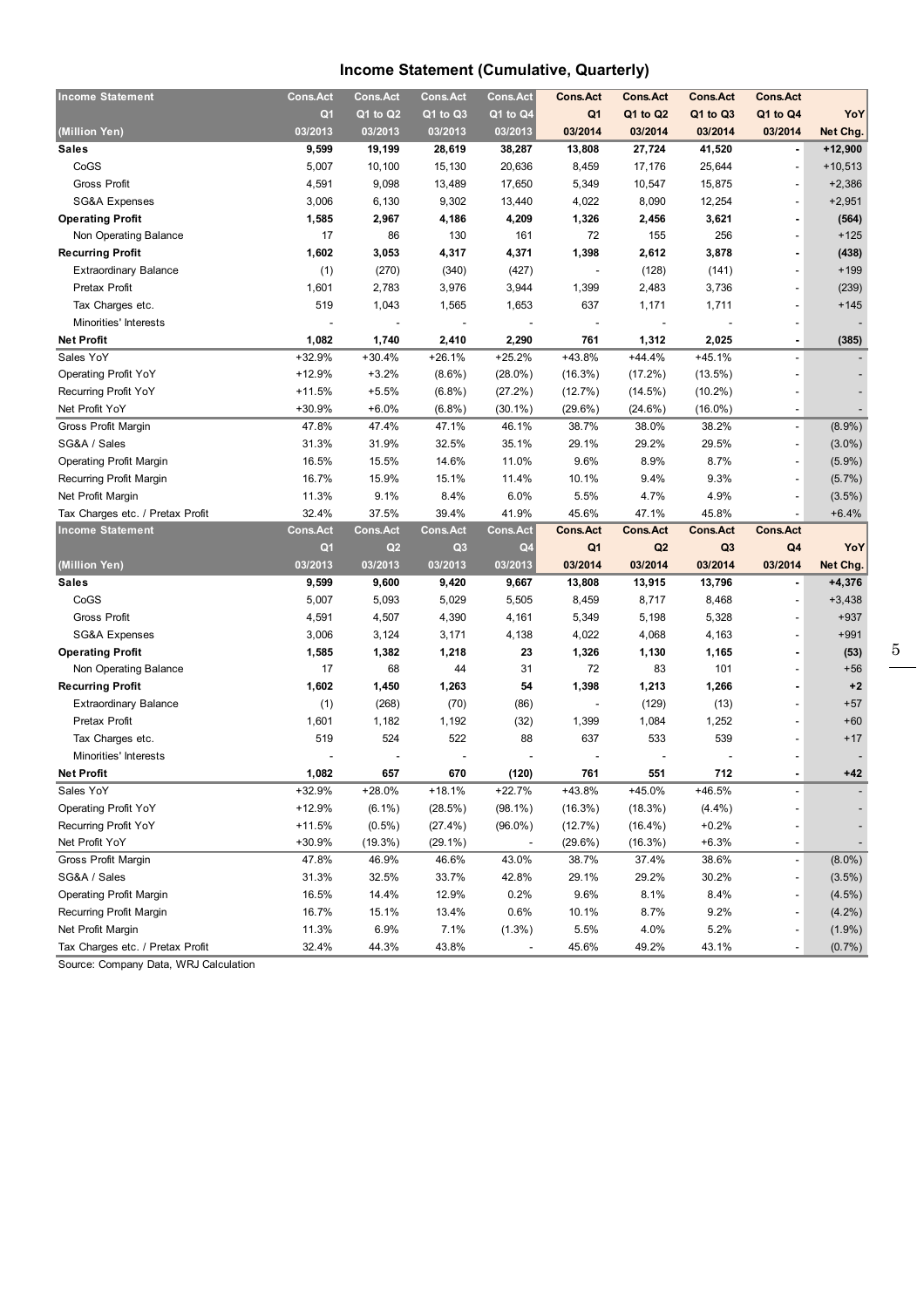## **Segmented Information (Cumulative)**

| <b>Segmented Information</b>                 | <b>Cons.Act</b> | <b>Cons.Act</b> | <b>Cons.Act</b> | <b>Cons.Act</b> | <b>Cons.Act</b> | <b>Cons.Act</b> | <b>Cons.Act</b> | <b>Cons.Act</b>          |           |
|----------------------------------------------|-----------------|-----------------|-----------------|-----------------|-----------------|-----------------|-----------------|--------------------------|-----------|
|                                              | Q <sub>1</sub>  | Q1 to Q2        | Q1 to Q3        | Q1 to Q4        | Q <sub>1</sub>  | Q1 to Q2        | Q1 to Q3        | Q1 to Q4                 | YoY       |
| (Million Yen)                                | 03/2013         | 03/2013         | 03/2013         | 03/2013         | 03/2014         | 03/2014         | 03/2014         | 03/2014                  | Net Chg.  |
| Information Registration Fees                | 4,934           | 10,017          | 15,341          | 20,413          | 5,038           | 10,230          | 15,492          |                          | $+151$    |
| <b>Information Service Fees</b>              | 3,604           | 6,778           | 9,668           | 13,273          | 7,685           | 15,173          | 22,529          | $\overline{a}$           | $+12,861$ |
| Automobile-related Business                  | 8,538           | 16,795          | 25,010          | 33,687          | 12,723          | 25,404          | 38,022          |                          | $+13,012$ |
| Lifestyle-related Business                   | 925             | 2,101           | 3,082           | 3,837           | 828             | 1,771           | 2,667           | $\overline{a}$           | (414)     |
| <b>Real Estate Business</b>                  | 42              | 83              | 124             | 163             | 41              | 84              | 128             |                          | $+3$      |
| <b>Other Business</b>                        | 91              | 219             | 402             | 597             | 215             | 464             | 701             | $\overline{a}$           | $+299$    |
| <b>Sales</b>                                 | 9.599           | 19,199          | 28,619          | 38,287          | 13,808          | 27,724          | 41,520          |                          | $+12,900$ |
| Information Registration Fees                | $+3.7%$         | $+4.5%$         | $+4.0%$         | $+2.9%$         | $+2.1%$         | $+2.1%$         | $+1.0%$         |                          |           |
| <b>Information Service Fees</b>              | +107.6%         | $+98.4%$        | $+89.5%$        | $+93.1%$        | $+113.2%$       | $+123.8%$       | +133.0%         |                          |           |
| Automobile-related Business                  | $+31.5%$        | $+29.2%$        | $+26.0%$        | $+26.1%$        | $+49.0%$        | $+51.3%$        | $+52.0%$        |                          |           |
| Lifestyle-related Business                   | $+44.6%$        | $+35.7%$        | $+20.4%$        | $+10.6%$        | $(10.6\%)$      | (15.7%)         | $(13.4\%)$      | $\overline{a}$           |           |
| <b>Real Estate Business</b>                  | $+3.8%$         | $+0.5%$         | $(0.4\%)$       | $(1.8\%)$       | $(4.2\%)$       | $+1.4%$         | $+2.8%$         |                          |           |
| <b>Other Business</b>                        | $+85.6%$        | +130.6%         | +143.6%         | +148.6%         | $+135.2%$       | +111.7%         | $+74.3%$        |                          |           |
| Sales (YoY)                                  | $+32.9%$        | $+30.4%$        | $+26.1%$        | $+25.2%$        | +43.8%          | $+44.4%$        | $+45.1%$        |                          |           |
| Information Registration Fees                | 51.4%           | 52.2%           | 53.6%           | 53.3%           | 36.5%           | 36.9%           | 37.3%           |                          |           |
| <b>Information Service Fees</b>              | 37.5%           | 35.3%           | 33.8%           | 34.7%           | 55.7%           | 54.7%           | 54.3%           |                          |           |
| Automobile-related Business                  | 89.0%           | 87.5%           | 87.4%           | 88.0%           | 92.1%           | 91.6%           | 91.6%           |                          |           |
| Lifestyle-related Business                   | 9.6%            | 10.9%           | 10.8%           | 10.0%           | 6.0%            | 6.4%            | 6.4%            |                          |           |
| <b>Real Estate Business</b>                  | 0.4%            | 0.4%            | 0.4%            | 0.4%            | 0.3%            | 0.3%            | 0.3%            |                          |           |
| <b>Other Business</b>                        | 1.0%            | 1.1%            | 1.4%            | 1.6%            | 1.6%            | 1.7%            | 1.7%            |                          |           |
| <b>Sales (Composition)</b>                   | 100.0%          | 100.0%          | 100.0%          | 100.0%          | 100.0%          | 100.0%          | 100.0%          | ä,                       |           |
| Automobile-related Business                  | 1,932           | 3,720           | 5,439           | 5,916           | 1,752           | 3,225           | 4,785           | $\overline{\phantom{a}}$ | (654)     |
| Lifestyle-related Business                   | 52              | 110             | 143             | 131             | 37              | 119             | 172             | $\overline{a}$           | $+29$     |
| <b>Real Estate Business</b>                  | 24              | 45              | 69              | 85              | 23              | 46              | 67              | $\overline{a}$           | (1)       |
| <b>Other Business</b>                        | (55)            | (128)           | (249)           | (323)           | (58)            | (98)            | (143)           | $\overline{a}$           | $+106$    |
| <b>Operating Profit (Before Elimination)</b> | 1,954           | 3,748           | 5,402           | 5,809           | 1,755           | 3,293           | 4,882           |                          | (519)     |
| Elimination                                  | (369)           | (780)           | (1, 215)        | (1, 599)        | (428)           | (836)           | (1,260)         |                          | (44)      |
| <b>Operating Profit</b>                      | 1,585           | 2,967           | 4,186           | 4,209           | 1,326           | 2,456           | 3,621           | ä,                       | (564)     |
| Automobile-related Business                  | $+6.2%$         | $+2.1%$         | $(4.4\%)$       | (18.7%)         | $(9.3\%)$       | $(13.3\%)$      | $(12.0\%)$      |                          |           |
| Lifestyle-related Business                   | $+89.7%$        | $+63.4%$        | $+0.9%$         | (42.7%)         | $(28.4\%)$      | $+7.7%$         | $+20.5%$        |                          |           |
| <b>Real Estate Business</b>                  | $+15.6%$        | $+13.7%$        | $+12.7%$        | $+2.2%$         | $(2.8\%)$       | $+1.3%$         | $(2.1\%)$       |                          |           |
| <b>Other Business</b>                        |                 |                 |                 |                 |                 |                 |                 |                          |           |
| <b>Operating Profit (YoY)</b>                | $+12.9%$        | $+3.2%$         | $(8.6\%)$       | $(28.0\%)$      | (16.3%)         | (17.2%)         | (13.5%)         | ä,                       |           |
| Automobile-related Business                  | 98.9%           | 99.2%           | 100.7%          | 101.8%          | 99.8%           | 97.9%           | 98.0%           |                          |           |
| Lifestyle-related Business                   | 2.7%            | 3.0%            | 2.7%            | 2.3%            | 2.1%            | 3.6%            | 3.5%            | $\overline{a}$           |           |
| <b>Real Estate Business</b>                  | 1.2%            | 1.2%            | 1.3%            | 1.5%            | 1.3%            | 1.4%            | 1.4%            |                          |           |
| <b>Other Business</b>                        | $(2.8\%)$       | $(3.4\%)$       | $(4.6\%)$       | $(5.6\%)$       | $(3.3\%)$       | $(3.0\%)$       | $(2.9\%)$       |                          |           |
| <b>Operating Profit (Composition)</b>        | 100.0%          | 100.0%          | 100.0%          | 100.0%          | 100.0%          | 100.0%          | 100.0%          |                          |           |
| Automobile-related Business                  | 22.6%           | 22.1%           | 21.7%           | 17.6%           | 13.8%           | 12.7%           | 12.6%           |                          | $(9.2\%)$ |
| Lifestyle-related Business                   | 5.7%            | 5.3%            | 4.6%            | 3.4%            | 4.6%            | 6.7%            | 6.5%            | $\overline{a}$           | $+1.8%$   |
| Real Estate Business                         | 56.4%           | 54.9%           | 55.4%           | 52.2%           | 57.2%           | 54.8%           | 52.8%           |                          | $(2.6\%)$ |
| <b>Other Business</b>                        | $(60.3\%)$      | $(58.6\%)$      | $(61.9\%)$      | $(54.1\%)$      | $(27.0\%)$      | $(21.1\%)$      | $(20.4\%)$      | $\overline{a}$           | $+41.5%$  |
| Elimination                                  | $(3.8\%)$       | $(4.1\%)$       | $(4.2\%)$       | $(4.2\%)$       | $(3.1\%)$       | $(3.0\%)$       | $(3.0\%)$       | $\overline{a}$           | $+1.2%$   |
| Operating Profit Margin                      | 16.5%           | 15.5%           | 14.6%           | 11.0%           | 9.6%            | 8.9%            | 8.7%            |                          | (5.9%)    |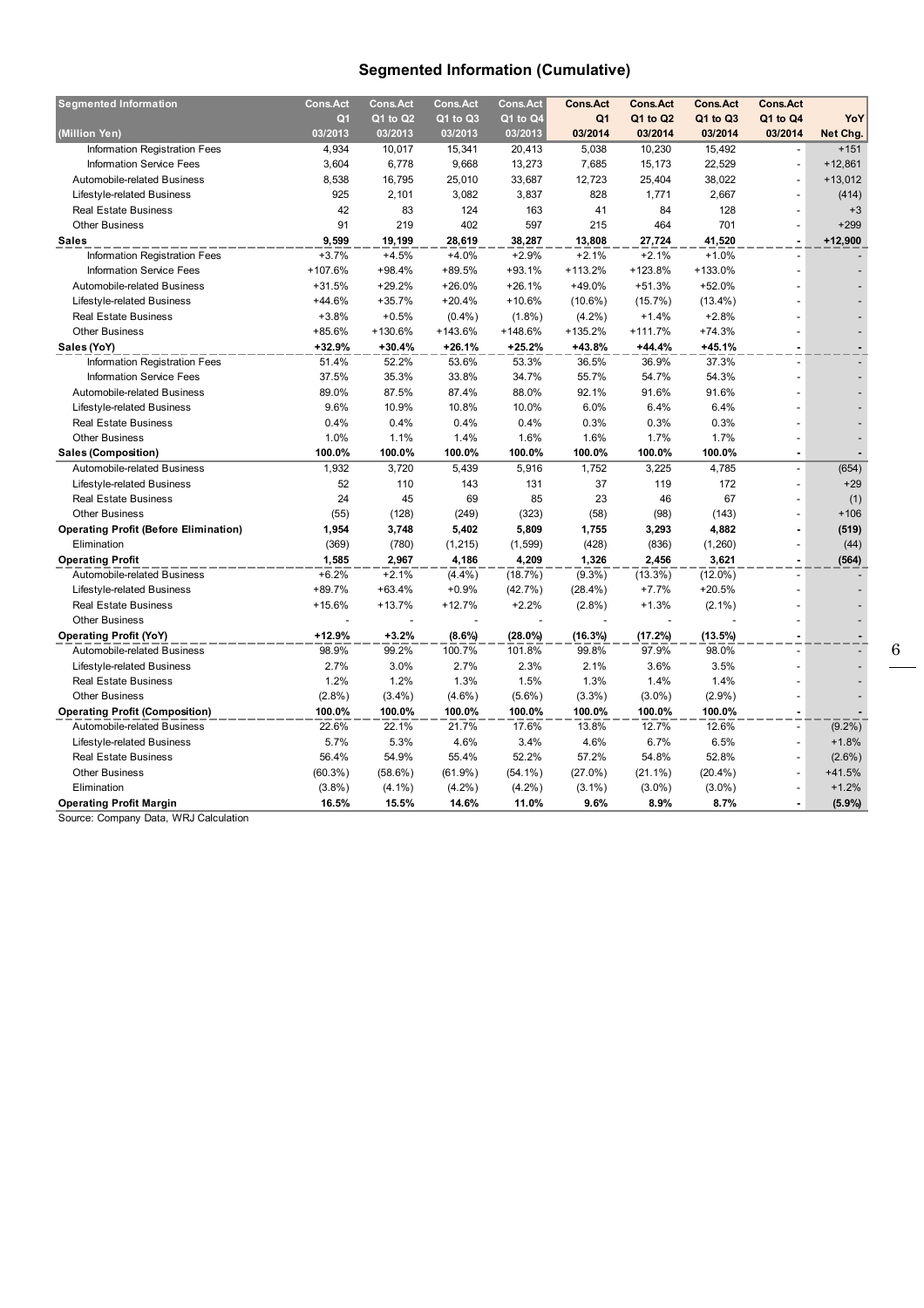## **Segmented Information (Quarterly)**

| <b>Segmented Information</b>                 | <b>Cons.Act</b> | <b>Cons.Act</b> | <b>Cons.Act</b> | <b>Cons.Act</b> | <b>Cons.Act</b> | <b>Cons.Act</b> | <b>Cons.Act</b> | <b>Cons.Act</b> |           |
|----------------------------------------------|-----------------|-----------------|-----------------|-----------------|-----------------|-----------------|-----------------|-----------------|-----------|
|                                              | Q <sub>1</sub>  | Q2              | Q <sub>3</sub>  | Q4              | Q <sub>1</sub>  | Q2              | Q <sub>3</sub>  | Q4              | YoY       |
| (Million Yen)                                | 03/2013         | 03/2013         | 03/2013         | 03/2013         | 03/2014         | 03/2014         | 03/2014         | 03/2014         | Net Chg.  |
| Information Registration Fees                | 4,934           | 5,082           | 5,324           | 5,072           | 5,038           | 5,192           | 5,261           |                 | (62)      |
| <b>Information Service Fees</b>              | 3,604           | 3,174           | 2,890           | 3,605           | 7,685           | 7,488           | 7,356           | $\overline{a}$  | $+4,466$  |
| Automobile-related Business                  | 8,538           | 8,256           | 8,214           | 8,677           | 12,723          | 12,680          | 12,618          | $\overline{a}$  | $+4,403$  |
| Lifestyle-related Business                   | 925             | 1,175           | 980             | 755             | 828             | 943             | 896             | $\overline{a}$  | (84)      |
| <b>Real Estate Business</b>                  | 42              | 40              | 41              | 39              | 41              | 43              | 43              |                 | $+2$      |
| <b>Other Business</b>                        | 91              | 127             | 183             | 195             | 215             | 248             | 237             | $\overline{a}$  | $+54$     |
| <b>Sales</b>                                 | 9,599           | 9,600           | 9,420           | 9,667           | 13,808          | 13,915          | 13,796          | ÷               | $+4,376$  |
| Information Registration Fees                | $+3.7%$         | $+5.3%$         | $+3.1%$         | $(0.2\%)$       | $+2.1%$         | $+2.2%$         | $(1.2\%)$       |                 |           |
| <b>Information Service Fees</b>              | +107.6%         | +88.9%          | $+71.4%$        | +103.6%         | $+113.2%$       | +135.9%         | $+154.5%$       |                 |           |
| Automobile-related Business                  | $+31.5%$        | $+26.9%$        | +19.9%          | $+26.6%$        | $+49.0%$        | $+53.6%$        | +53.6%          |                 |           |
| Lifestyle-related Business                   | $+44.6%$        | $+29.5%$        | $(3.0\%)$       | $(17.1\%)$      | $(10.6\%)$      | $(19.8\%)$      | $(8.6\%)$       |                 |           |
| <b>Real Estate Business</b>                  | $+3.8%$         | $(2.9\%)$       | $(2.0\%)$       | $(6.1\%)$       | $(4.2\%)$       | $+7.4%$         | $+5.5%$         |                 |           |
| <b>Other Business</b>                        | $+85.6%$        | $+179.1%$       | $+161.1%$       | +159.7%         | $+135.2%$       | $+94.9%$        | +29.6%          | $\overline{a}$  |           |
| Sales (YoY)                                  | $+32.9%$        | $+28.0%$        | $+18.1%$        | $+22.7%$        | +43.8%          | $+45.0%$        | $+46.5%$        |                 |           |
| Information Registration Fees                | 51.4%           | 52.9%           | 56.5%           | 52.5%           | 36.5%           | 37.3%           | 38.1%           |                 |           |
| <b>Information Service Fees</b>              | 37.5%           | 33.1%           | 30.7%           | 37.3%           | 55.7%           | 53.8%           | 53.3%           | $\overline{a}$  |           |
| Automobile-related Business                  | 89.0%           | 86.0%           | 87.2%           | 89.8%           | 92.1%           | 91.1%           | 91.5%           |                 |           |
| Lifestyle-related Business                   | 9.6%            | 12.2%           | 10.4%           | 7.8%            | 6.0%            | 6.8%            | 6.5%            |                 |           |
| <b>Real Estate Business</b>                  | 0.4%            | 0.4%            | 0.4%            | 0.4%            | 0.3%            | 0.3%            | 0.3%            |                 |           |
| <b>Other Business</b>                        | 1.0%            | 1.3%            | 1.9%            | 2.0%            | 1.6%            | 1.8%            | 1.7%            |                 |           |
| <b>Sales (Composition)</b>                   | 100.0%          | 100.0%          | 100.0%          | 100.0%          | 100.0%          | 100.0%          | 100.0%          |                 |           |
| <b>Automobile-related Business</b>           | 1,932           | 1,787           | 1,719           | 476             | 1,752           | 1,473           | 1,559           | $\overline{a}$  | (159)     |
| Lifestyle-related Business                   | 52              | 58              | 32              | (12)            | 37              | 81              | 52              | $\overline{a}$  | $+20$     |
| <b>Real Estate Business</b>                  | 24              | 21              | 23              | 16              | 23              | 22              | 21              |                 | (2)       |
| <b>Other Business</b>                        | (55)            | (73)            | (121)           | (73)            | (58)            | (40)            | (45)            |                 | $+75$     |
| <b>Operating Profit (Before Elimination)</b> | 1,954           | 1,794           | 1,653           | 407             | 1,755           | 1,537           | 1,589           | ٠               | (64)      |
| Elimination                                  | (369)           | (411)           | (435)           | (383)           | (428)           | (407)           | (424)           |                 | $+11$     |
| <b>Operating Profit</b>                      | 1,585           | 1,382           | 1,218           | 23              | 1,326           | 1,130           | 1,165           | ä,              | (53)      |
| Automobile-related Business                  | $+6.2%$         | $(2.0\%)$       | $(16.0\%)$      | $(69.9\%)$      | $(9.3\%)$       | (17.6%)         | $(9.3\%)$       |                 |           |
| Lifestyle-related Business                   | $+89.7%$        | $+45.2%$        | $(56.5\%)$      |                 | $(28.4\%)$      | $+40.2%$        | $+64.5%$        | $\overline{a}$  |           |
| <b>Real Estate Business</b>                  | $+15.6%$        | $+11.6%$        | $+10.8%$        | (26.7%)         | $(2.8\%)$       | $+5.9%$         | $(8.5\%)$       |                 |           |
| <b>Other Business</b>                        |                 |                 |                 |                 |                 |                 |                 |                 |           |
| <b>Operating Profit (YoY)</b>                | $+12.9%$        | $(6.1\%)$       | (28.5%)         | $(98.1\%)$      | (16.3%)         | (18.3%)         | (4.4%           |                 |           |
| Automobile-related Business                  | 98.9%           | 99.6%           | 103.9%          | 117.0%          | 99.8%           | 95.8%           | 98.1%           |                 |           |
| Lifestyle-related Business                   | 2.7%            | 3.3%            | 1.9%            | $(3.0\%)$       | 2.1%            | 5.3%            | 3.3%            | $\overline{a}$  |           |
| <b>Real Estate Business</b>                  | 1.2%            | 1.2%            | 1.4%            | 4.0%            | 1.3%            | 1.5%            | 1.4%            |                 |           |
| <b>Other Business</b>                        | $(2.8\%)$       | $(4.1\%)$       | $(7.3\%)$       | $(18.1\%)$      | $(3.3\%)$       | $(2.6\%)$       | $(2.8\%)$       |                 |           |
| <b>Operating Profit (Composition)</b>        | 100.0%          | 100.0%          | 100.0%          | 100.0%          | 100.0%          | 100.0%          | 100.0%          |                 |           |
| Automobile-related Business                  | 22.6%           | 21.7%           | 20.9%           | 5.5%            | 13.8%           | 11.6%           | 12.4%           |                 | $(8.6\%)$ |
| Lifestyle-related Business                   | 5.7%            | 5.0%            | 3.3%            | $(1.6\%)$       | 4.6%            | 8.7%            | 5.9%            | $\overline{a}$  | $+2.6%$   |
| <b>Real Estate Business</b>                  | 56.4%           | 53.3%           | 56.4%           | 41.9%           | 57.2%           | 52.5%           | 48.9%           | $\overline{a}$  | $(7.5\%)$ |
| <b>Other Business</b>                        | $(60.3\%)$      | (57.3%)         | $(66.0\%)$      | $(37.8\%)$      | $(27.0\%)$      | $(16.1\%)$      | $(18.9\%)$      | $\overline{a}$  | $+47.0%$  |
| Elimination                                  | $(3.8\%)$       | $(4.3\%)$       | $(4.6\%)$       | $(4.0\%)$       | $(3.1\%)$       | $(2.9\%)$       | $(3.1\%)$       | $\overline{a}$  | $+1.5%$   |
| Operating Profit Margin                      | 16.5%           | 14.4%           | 12.9%           | 0.2%            | 9.6%            | 8.1%            | 8.4%            |                 | $(4.5\%)$ |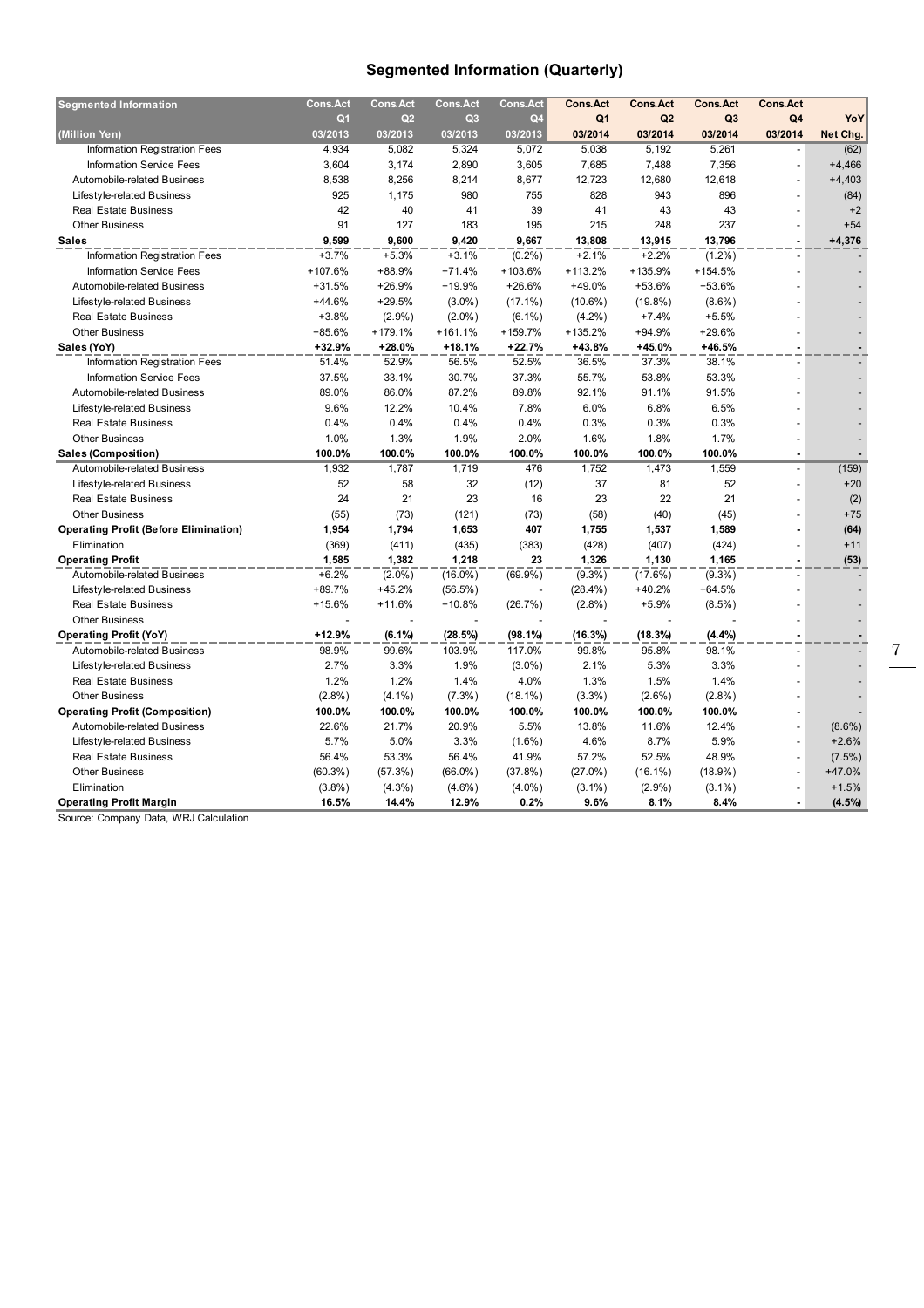## **Balance Sheet (Quarterly)**

| <b>Balance Sheet</b>                      | <b>Cons.Act</b> | <b>Cons.Act</b> | <b>Cons.Act</b> | <b>Cons.Act</b> | <b>Cons.Act</b> | <b>Cons.Act</b> | <b>Cons.Act</b> | <b>Cons.Act</b>          |           |
|-------------------------------------------|-----------------|-----------------|-----------------|-----------------|-----------------|-----------------|-----------------|--------------------------|-----------|
|                                           | Q1              | Q2              | Q <sub>3</sub>  | Q <sub>4</sub>  | Q <sub>1</sub>  | Q2              | Q <sub>3</sub>  | Q4                       | YoY       |
| (Million Yen)                             | 03/2013         | 03/2013         | 03/2013         | 03/2013         | 03/2014         | 03/2014         | 03/2014         | 03/2014                  | Net Chg.  |
| Cash & Deposit                            | 12,609          | 14,107          | 13,240          | 14,950          | 10,283          | 11,413          | 11,097          |                          | (2, 143)  |
| <b>Accounts Receivables</b>               | 3,456           | 3,693           | 3,585           | 3,754           | 4,667           | 4,558           | 4,733           | $\overline{a}$           | $+1,147$  |
| Inventory                                 | 728             | 723             | 389             | 688             | 4,981           | 5,706           | 5,310           | $\overline{a}$           | $+4,921$  |
| Other                                     | 1,144           | 1,175           | 1,368           | 1,292           | 2,180           | 2,285           | 1,974           | ÷,                       | $+606$    |
| <b>Current Assets</b>                     | 17,938          | 19,699          | 18,582          | 20,686          | 22,113          | 23,964          | 23,115          | ÷,                       | $+4,532$  |
| <b>Tangible Assets</b>                    | 7,229           | 7,054           | 7,246           | 7,481           | 10,606          | 10,662          | 10,820          |                          | $+3,574$  |
| Intangible Assets                         | 4,734           | 4,811           | 4,859           | 4,954           | 9,017           | 8,762           | 8,532           | $\overline{a}$           | $+3,672$  |
| LT Investment Securities etc.             | 1,984           | 1,786           | 1,638           | 1,718           | 1,632           | 1,611           | 1,615           | $\overline{a}$           | (22)      |
| <b>Fixed Assets</b>                       | 13,948          | 13,652          | 13,743          | 14,155          | 21,256          | 21,036          | 20,968          |                          | $+7,224$  |
| <b>Total Assets</b>                       | 31,886          | 33,351          | 32,326          | 34,841          | 43,370          | 45,001          | 44,084          | $\blacksquare$           | $+11,757$ |
| Accounts Payable                          | 932             | 993             | 961             | 941             | 860             | 754             | 732             | $\overline{\phantom{a}}$ | (228)     |
| Short Term Debt                           | 2,037           | 1,897           | 1,845           | 3,216           | 5,643           | 6,813           | 6,465           | $\overline{a}$           | $+4,619$  |
| Corporate Bond (Less than 1 year)         | 64              | 49              | 35              | 42              | 30              | 10              | 10              |                          | (25)      |
| Other                                     | 4,552           | 5,562           | 4,479           | 4,376           | 5,605           | 6,334           | 6,047           | $\overline{a}$           | $+1,568$  |
| <b>Current Liabilities</b>                | 7,587           | 8,502           | 7,322           | 8,578           | 12,140          | 13,913          | 13,255          | ٠                        | $+5,933$  |
| Corporate Bond                            | 42              | 32              | 32              |                 |                 |                 |                 |                          | (32)      |
| Long Term Debt                            | 347             | 291             | 312             | 1,764           | 6,382           | 5,645           | 5,081           | $\overline{a}$           | $+4,769$  |
| Other                                     | 679             | 687             | 719             | 749             | 795             | 793             | 781             | $\overline{\phantom{a}}$ | $+62$     |
| <b>Fixed Liabilities</b>                  | 1,069           | 1,011           | 1,064           | 2,514           | 7,178           | 6,439           | 5,863           |                          | $+4,799$  |
| <b>Total Liabilities</b>                  | 8,657           | 9,514           | 8,386           | 11,092          | 19,318          | 20,352          | 19,119          |                          | $+10,733$ |
| <b>Shareholders' Equity</b>               | 23,135          | 23,793          | 23,828          | 23,455          | 23,631          | 24,182          | 24,512          |                          | $+683$    |
| Other                                     | 93              | 43              | 111             | 293             | 419             | 465             | 452             | $\overline{\phantom{a}}$ | $+340$    |
| <b>Total Assets</b>                       | 23,229          | 23,837          | 23,940          | 23,748          | 24,051          | 24,648          | 24,964          | $\blacksquare$           | $+1,024$  |
| <b>Total Liabilities &amp; net Assets</b> | 31,886          | 33,351          | 32,326          | 34,841          | 43,370          | 45,001          | 44,084          | $\blacksquare$           | $+11,757$ |
| <b>Equity Capital</b>                     | 23,229          | 23,837          | 23,940          | 23,748          | 24,051          | 24,648          | 24,964          | $\overline{a}$           | $+1,024$  |
| Interest Bearing Debt                     | 2,492           | 2,270           | 2,225           | 5,024           | 12,056          | 12,469          | 11,556          | $\overline{a}$           | $+9,331$  |
| Net Debt                                  | (10, 117)       | (11, 837)       | (11, 014)       | (9,926)         | 1,772           | 1,056           | 459             | $\overline{\phantom{a}}$ | $+11,474$ |
| <b>Equity Capital Ratio</b>               | 72.9%           | 71.5%           | 74.1%           | 68.2%           | 55.5%           | 54.8%           | 56.6%           |                          |           |
| Net-Debt-Equity Ratio                     | $(43.7\%)$      | $(49.7\%)$      | $(46.2\%)$      | $(42.3\%)$      | 7.5%            | 4.4%            | 1.9%            |                          |           |
| <b>ROE</b>                                | 18.9%           | 15.0%           | 13.8%           | 9.9%            | 12.7%           | 10.9%           | 11.1%           | $\overline{a}$           | $(2.7\%)$ |
| <b>ROA</b>                                | 21.2%           | 19.7%           | 18.9%           | 13.8%           | 14.3%           | 13.1%           | 13.1%           | $\overline{\phantom{a}}$ | $(5.8\%)$ |
| Days for Inventory Turnover               | 13.3            | 13.0            | 7.1             | 11.4            | 53.7            | 59.7            | 57.2            | $\overline{a}$           |           |
| Inventory Turnover                        | 27.5            | 28.2            | 51.7            | 32.0            | 6.8             | 6.1             | 6.4             |                          |           |
| <b>Quick Ratio</b>                        | 212%            | 209%            | 230%            | 218%            | 123%            | 115%            | 119%            |                          |           |
| <b>Current Ratio</b>                      | 236%            | 232%            | 254%            | 241%            | 182%            | 172%            | 174%            |                          |           |
|                                           |                 |                 |                 |                 |                 |                 |                 |                          |           |

Source: Company Data, WRJ Calculation

### **Cash Flow Statement (Cumulative, Quarterly)**

| <b>Cash Flow Statement</b>  | <b>Cons.Act</b> | Cons.Act        | <b>Cons.Act</b> | <b>Cons.Act</b> | <b>Cons.Act</b> | <b>Cons.Act</b> | <b>Cons.Act</b> | <b>Cons.Act</b>          |          |
|-----------------------------|-----------------|-----------------|-----------------|-----------------|-----------------|-----------------|-----------------|--------------------------|----------|
|                             | Q <sub>1</sub>  | Q1 to Q2        | Q1 to Q3        | Q1 to Q4        | Q <sub>1</sub>  | Q1 to Q2        | Q1 to Q3        | Q1 to Q4                 | YoY      |
| (Million Yen)               | 03/2013         | 03/2013         | 03/2013         | 03/2013         | 03/2014         | 03/2014         | 03/2014         | 03/2014                  | Net Chg. |
| Operating Cash Flow         | 1,142           | 2,970           | 3,207           | 2,917           | (105)           | 939             | 2,519           | $\overline{\phantom{0}}$ | (688)    |
| Investing Cash Flow         | 82              | (91)            | (603)           | (1, 203)        | (4,538)         | (4,900)         | (5,281)         | ۰                        | (4,678)  |
| Operating CF + Investing CF | 1,224           | 2,879           | 2,604           | 1,713           | (4, 643)        | (3,961)         | (2,761)         | ٠                        | (5, 366) |
| Financing Cash Flow         | (442)           | (678)           | (1, 346)        | 1,187           | (290)           | 111             | (1,370)         | ٠                        | (24)     |
| <b>Cash Flow Statement</b>  | <b>Cons.Act</b> | <b>Cons.Act</b> | <b>Cons.Act</b> | <b>Cons.Act</b> | <b>Cons.Act</b> | <b>Cons.Act</b> | <b>Cons.Act</b> | <b>Cons.Act</b>          |          |
|                             | Q <sub>1</sub>  | Q1 to Q2        | Q1 to Q3        | Q1 to Q4        | Q <sub>1</sub>  | Q1 to Q2        | Q1 to Q3        | Q1 to Q4                 | YoY      |
| (Million Yen)               | 03/2013         | 03/2013         | 03/2013         | 03/2013         | 03/2014         | 03/2014         | 03/2014         | 03/2014                  | Net Chg. |
| Operating Cash Flow         | 1,142           | 1,828           | 236             | (290)           | (105)           | 1,044           | 1,580           | ۰                        | $+1,343$ |
| Investing Cash Flow         | 82              | (174)           | (511)           | (600)           | (4, 538)        | (362)           | (380)           | ۰                        | $+130$   |
| Operating CF + Investing CF | 1,224           | 1,654           | (274)           | (891)           | (4, 643)        | 682             | 1,200           | ۰.                       | $+1,474$ |
| Financing Cash Flow         | (442)           | (235)           | (667)           | 2,533           | (290)           | 401             | (1,482)         | ٠                        | (814)    |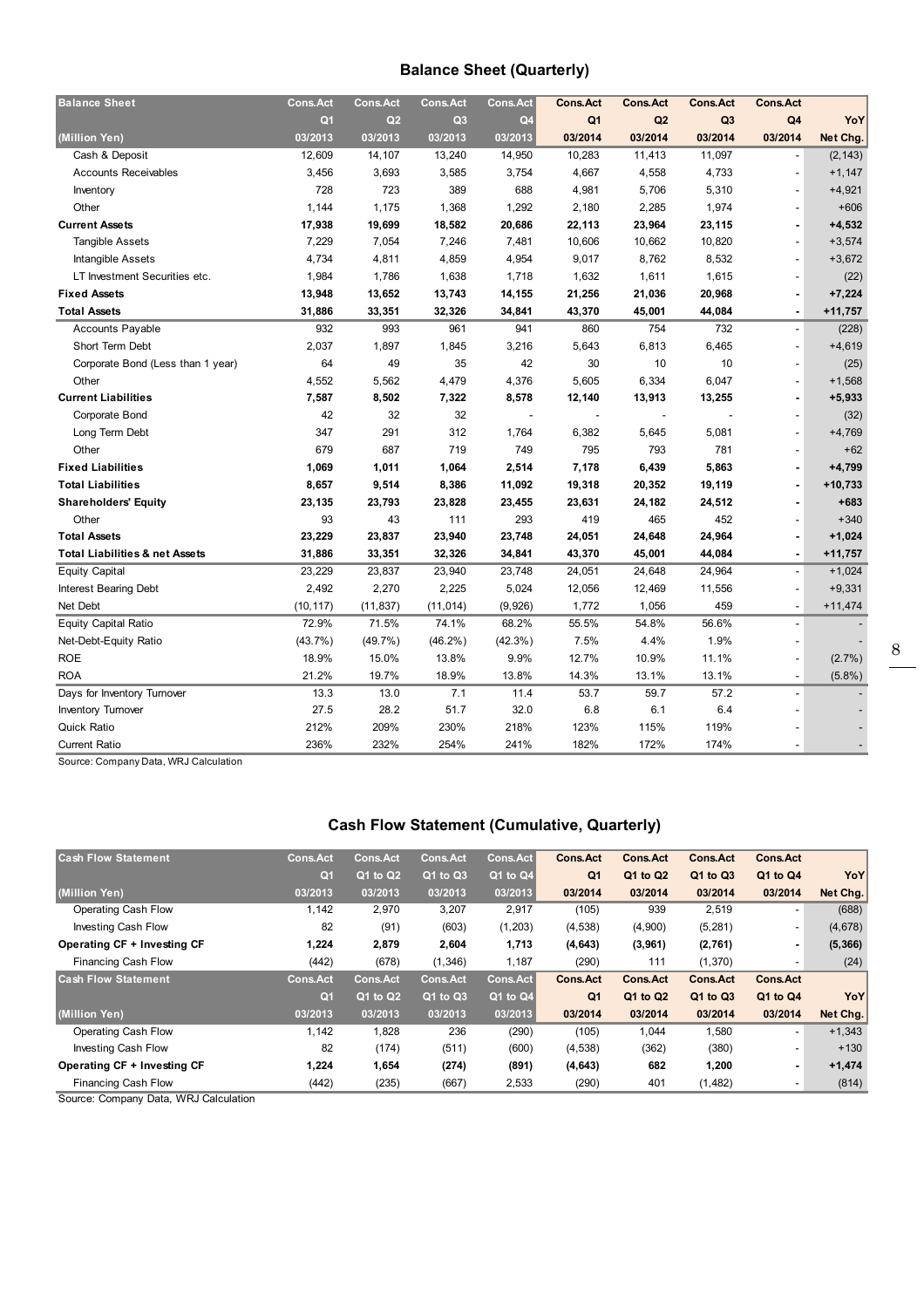#### **FY03/2014 Company Forecasts**

In FY03/2014, Company forecasts are going for prospective sales ¥56,760m (up 48.2% YoY), operating profit  $\text{\textsterling}4,650\text{m}$  (up 10.5%), recurring profit  $\text{\textsterling}4,821\text{m}$  (up 10.3%) and net profit  $\text{\textsterling}2,606\text{m}$  (up 13.8%). Meanwhile, dividend per share is planned at ¥37.5, implying payout ratio 29.6%. Initial Company forecasts have remained unchanged to date.



Source: Company Data, WRJ Calculation

As discussed earlier, earnings came down in  $Q1$  to  $Q3$ , but earnings in  $Q4$  are to see substantial increases from the same periods in the previous year. This is expected to be the key driver for full-year earnings to rise over the previous year. In Q4 FY03/2013, there was a concentration of full-fledged startup expenses for Goo Inspection, e.g., running TV advertising for Goo Inspection, etc., but this is not to reappear in FY03/2014.

In regards to the mainstay Automobile-related Business, Company forecasts are going for sales ¥50,685m (up 50.5%) and operating profit  $\frac{1}{2}6,184$ m (up 4.5%), accounting for 89.3% of sales and 95.2% of operating profit (before elimination) with the Company. In regards to Information Registration Fees, a part of Automobile-related Business presumed to be the key earnings driver for this business segment and thus overall earnings with the Company, prospective sales are ¥20,918m (up 2.5%) versus ¥15,492m (up 1.0%) in Q1 to Q3 results. In order to meet full-year Company forecasts, sales of Information Registration Fees should be meaningfully enhanced in Q4 up to ¥5,426m and/or up 7.0% from the same periods in the previous year.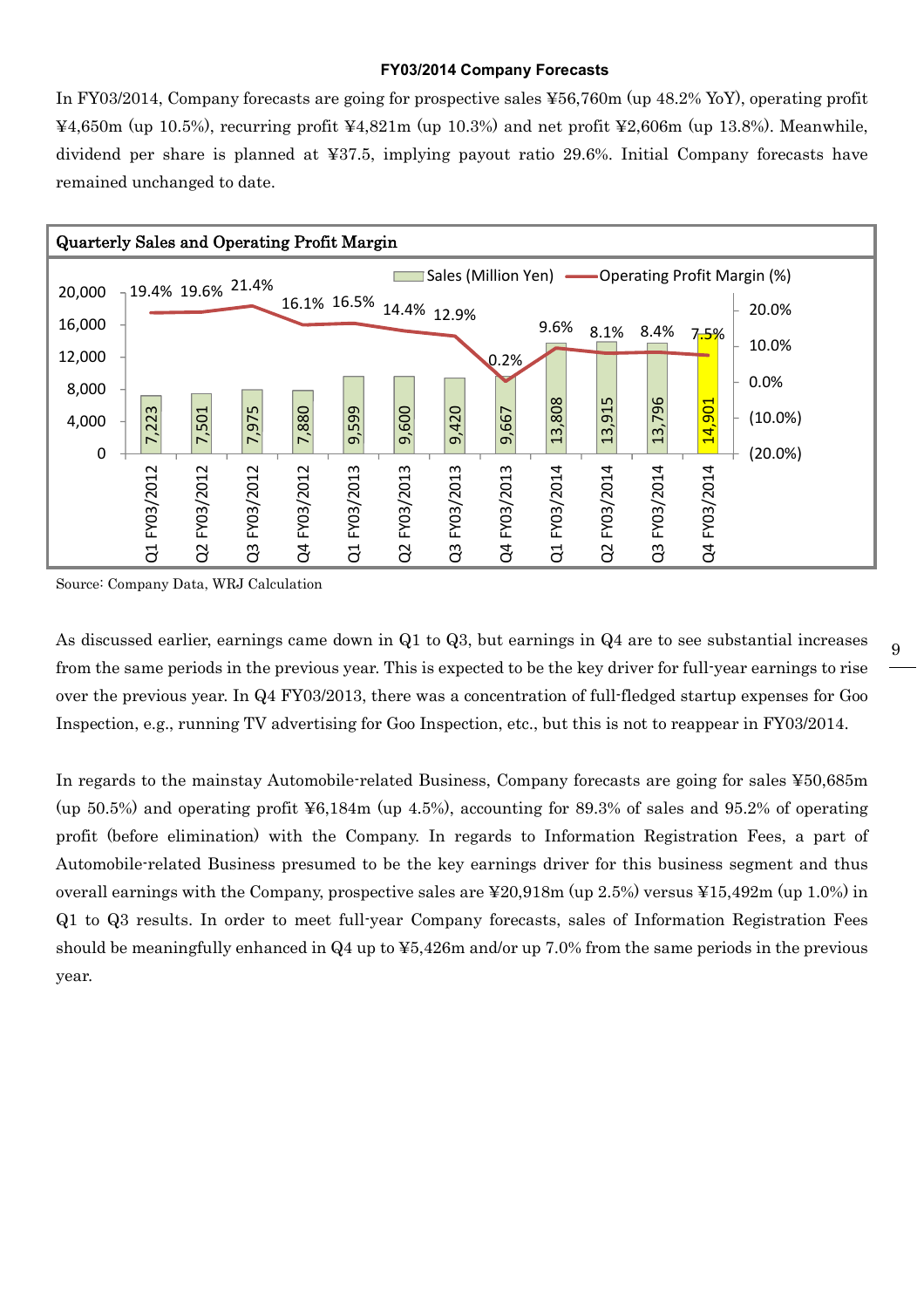## **Segmented Information**

| <b>Segmented Information</b>                 | <b>Cons.Act</b> | <b>Cons.Act</b> | <b>Cons.Act</b> | <b>Cons.Act</b> | <b>Cons.Act</b> | <b>Cons.CoE</b> |                 |
|----------------------------------------------|-----------------|-----------------|-----------------|-----------------|-----------------|-----------------|-----------------|
|                                              | <b>FY</b>       | <b>FY</b>       | <b>FY</b>       | <b>FY</b>       | <b>FY</b>       | <b>FY</b>       | YoY             |
| (Million Yen)                                | 03/2009         | 03/2010         | 03/2011         | 03/2012         | 03/2013         | 03/2014         | <b>Net Chg.</b> |
| Information Registration Fees                | 18,872          | 19,039          | 19,831          | 19,830          | 20,413          | 20,918          | $+504$          |
| <b>Information Service Fees</b>              | 3,017           | 3,818           | 5,735           | 6,873           | 13,273          | 29,767          | $+16,493$       |
| Automobile-related Business                  | 21,889          | 22,858          | 25,566          | 26,704          | 33,687          | 50,685          | $+16,997$       |
| Lifestyle-related Business                   | 1,345           | 2,286           | 2,616           | 3,470           | 3,837           | 4,922           | $+1,084$        |
| <b>Real Estate Business</b>                  | 194             | 205             | 181             | 166             | 163             | 139             | (24)            |
| <b>Other Business</b>                        | 227             | 332             | 415             | 240             | 597             | 1,012           | $+414$          |
| <b>Sales</b>                                 | 23,657          | 25,682          | 28,779          | 30,582          | 38,287          | 56,760          | $+18,472$       |
| Information Registration Fees                | $+2.6%$         | $+0.9%$         | $+4.2%$         | $(0.0\%)$       | $+2.9%$         | $+2.5%$         |                 |
| <b>Information Service Fees</b>              | $(4.1\%)$       | $+26.5%$        | $+50.2%$        | +19.9%          | $+93.1%$        | $+124.3%$       |                 |
| Automobile-related Business                  | $+1.6%$         | $+4.4%$         | $+11.8%$        | $+4.5%$         | $+26.1%$        | $+50.5%$        |                 |
| Lifestyle-related Business                   | $+52.5%$        | $+69.9%$        | $+14.5%$        | $+32.6%$        | $+10.6%$        | $+28.3%$        |                 |
| <b>Real Estate Business</b>                  | $+11.5%$        | $+5.6%$         | $(11.8\%)$      | $(8.1\%)$       | $(1.8\%)$       | $(15.2\%)$      |                 |
| <b>Other Business</b>                        | (21.8%)         | +45.9%          | $+25.1%$        | $(42.1\%)$      | +148.6%         | $+69.3%$        |                 |
| Sales (YoY)                                  | $+3.3%$         | $+8.6%$         | $+12.1%$        | $+6.3%$         | $+25.2%$        | $+48.2%$        |                 |
| Information Registration Fees                | 79.8%           | 74.1%           | 68.9%           | 64.8%           | 53.3%           | 36.9%           |                 |
| <b>Information Service Fees</b>              | 12.8%           | 14.9%           | 19.9%           | 22.5%           | 34.7%           | 52.4%           |                 |
| Automobile-related Business                  | 92.5%           | 89.0%           | 88.8%           | 87.3%           | 88.0%           | 89.3%           |                 |
| Lifestyle-related Business                   | 5.7%            | 8.9%            | 9.1%            | 11.3%           | 10.0%           | 8.7%            |                 |
| <b>Real Estate Business</b>                  | 0.8%            | 0.8%            | 0.6%            | 0.5%            | 0.4%            | 0.2%            |                 |
| <b>Other Business</b>                        | 1.0%            | 1.3%            | 1.4%            | 0.8%            | 1.6%            | 1.8%            |                 |
| <b>Sales (Composition)</b>                   | 100.0%          | 100.0%          | 100.0%          | 100.0%          | 100.0%          | 100.0%          |                 |
| Automobile-related Business                  | 7,034           | 7,590           | 7,281           | 7,272           | 5,916           | 6,184           | $+267$          |
| Lifestyle-related Business                   | 62              | 162             | 301             | 228             | 131             | 327             | $+195$          |
| <b>Real Estate Business</b>                  | 70              | 105             | 104             | 83              | 85              | 78              | (7)             |
| <b>Other Business</b>                        | (80)            | (35)            | (91)            | (149)           | (323)           | (95)            | $+228$          |
| <b>Operating Profit (Before Elimination)</b> | 7,086           | 7,824           | 7,596           | 7,436           | 5,809           | 6,494           | $+684$          |
| Elimination                                  | (1,701)         | (1, 725)        | (1, 484)        | (1, 589)        | (1, 599)        | (1,844)         | (244)           |
| <b>Operating Profit</b>                      | 5,384           | 6,098           | 6,111           | 5,846           | 4,209           | 4,650           | $+440$          |
| Automobile-related Business                  | $+26.2%$        | $+7.9%$         | $(4.1\%)$       | $(0.1\%)$       | $(18.7\%)$      | $+4.5%$         |                 |
| Lifestyle-related Business                   |                 | $+162.5%$       | $+85.0%$        | $(24.0\%)$      | (42.7%)         | $+149.4%$       |                 |
| <b>Real Estate Business</b>                  | $(1.3\%)$       | $+50.1%$        | $(1.0\%)$       | $(20.1\%)$      | $+2.2%$         | $(8.8\%)$       |                 |
| <b>Other Business</b>                        |                 |                 |                 |                 |                 |                 |                 |
| <b>Operating Profit (YoY)</b>                | $+42.8%$        | $+13.3%$        | $+0.2%$         | $(4.3\%)$       | $(28.0\%)$      | $+10.5%$        |                 |
| Automobile-related Business                  | 99.3%           | 97.0%           | 95.9%           | 97.8%           | 101.8%          | 95.2%           |                 |
| Lifestyle-related Business                   | 0.9%            | 2.1%            | 4.0%            | 3.1%            | 2.3%            | 5.0%            |                 |
| <b>Real Estate Business</b>                  | 1.0%            | 1.4%            | 1.4%            | 1.1%            | 1.5%            | 1.2%            |                 |
| Other Business                               | $(1.1\%)$       | $(0.5\%)$       | $(1.2\%)$       | $(2.0\%)$       | $(5.6\%)$       | $(1.5\%)$       |                 |
| <b>Operating Profit (Composition)</b>        | 100.0%          | 100.0%          | 100.0%          | 100.0%          | 100.0%          | 100.0%          |                 |
| Automobile-related Business                  | 32.1%           | 33.2%           | 28.5%           | 27.2%           | 17.6%           | 12.2%           | $(5.4\%)$       |
| Lifestyle-related Business                   | 4.6%            | 7.1%            | 11.5%           | 6.6%            | 3.4%            | 6.6%            | $+3.2%$         |
| <b>Real Estate Business</b>                  | 36.2%           | 51.4%           | 57.7%           | 50.2%           | 52.2%           | 56.1%           | $+3.9%$         |
| Other Business                               | $(35.3\%)$      | (10.7%)         | $(22.0\%)$      | $(62.0\%)$      | $(54.1\%)$      | $(9.4\%)$       | $+44.7%$        |
| Elimination                                  | $(7.2\%)$       | $(6.7\%)$       | $(5.2\%)$       | $(5.2\%)$       | $(4.2\%)$       | $(3.2\%)$       | $+0.9%$         |
| <b>Operating Profit Margin</b>               | 22.8%           | 23.7%           | 21.2%           | 19.1%           | 11.0%           | 8.2%            | (2.8%)          |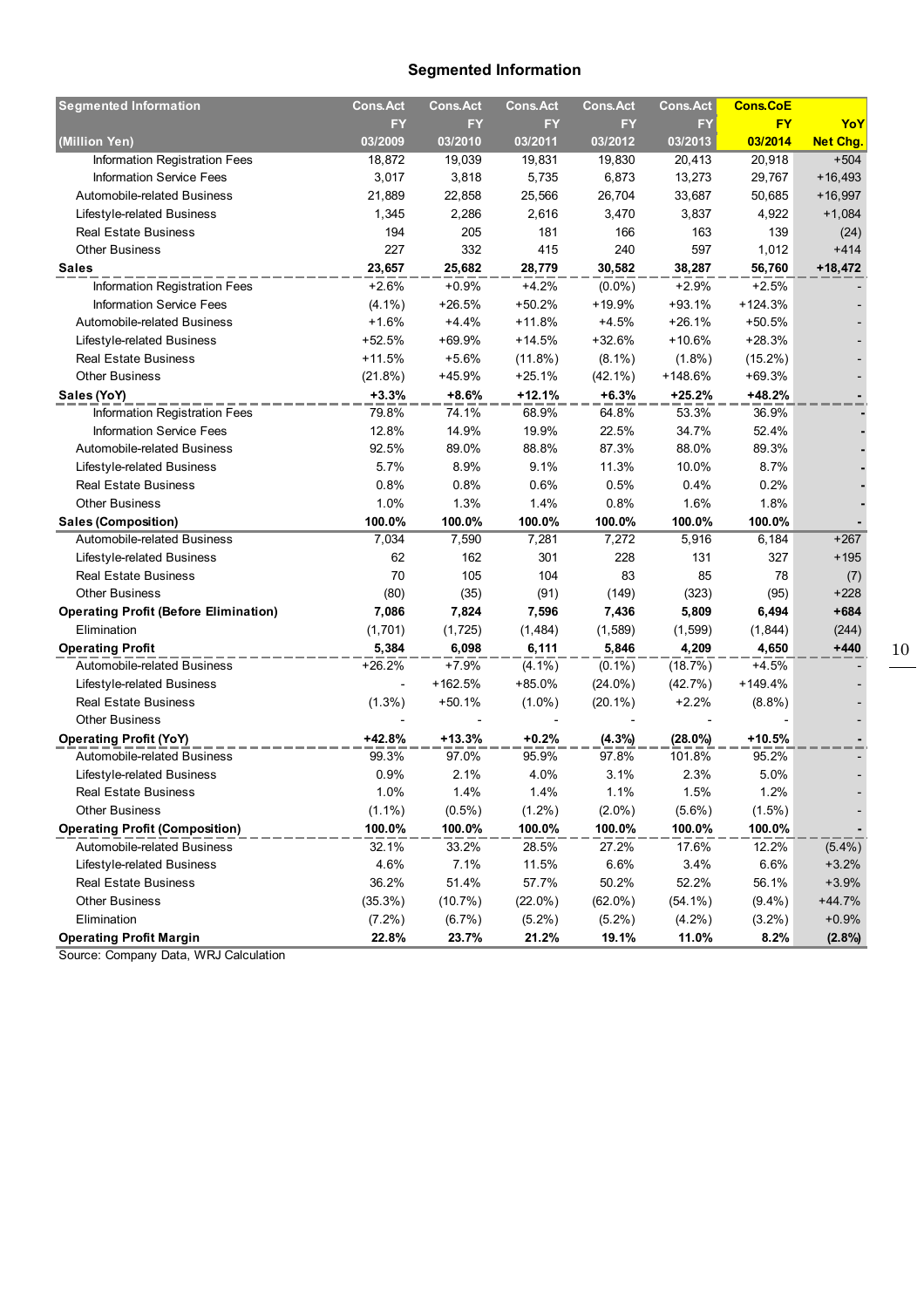

Source: Company Data, WRJ Calculation

#### **Income Statement**

| <b>Income Statement</b>          | <b>Cons.Act</b> | <b>Cons.Act</b> | <b>Cons.Act</b> | <b>Cons.Act</b> | <b>Cons.Act</b> | <b>Cons.CoE</b> |           |
|----------------------------------|-----------------|-----------------|-----------------|-----------------|-----------------|-----------------|-----------|
|                                  | <b>FY</b>       | <b>FY</b>       | <b>FY</b>       | <b>FY</b>       | EY              | <b>FY</b>       | YoY       |
| (Million Yen)                    | 03/2009         | 03/2010         | 03/2011         | 03/2012         | 03/2013         | 03/2014         | net Chg.  |
| <b>Sales</b>                     | 23,657          | 25,682          | 28,779          | 30,582          | 38,287          | 56,760          | $+18,472$ |
| CoGS                             | 9,064           | 10,273          | 11,712          | 13,283          | 20,636          | 35,104          | $+14,467$ |
| <b>Gross Profit</b>              | 14,592          | 15,409          | 17,067          | 17,298          | 17,650          | 21,656          | $+4,005$  |
| SG&A Expenses                    | 9,208           | 9,310           | 10,955          | 11,451          | 13,440          | 17,006          | $+3,565$  |
| <b>Operating Profit</b>          | 5,384           | 6,098           | 6,111           | 5,846           | 4,209           | 4,650           | $+440$    |
| Non Operating Balance            | 15              | 67              | 264             | 155             | 161             | 171             | $+9$      |
| <b>Recurring Profit</b>          | 5,400           | 6,165           | 6,375           | 6,002           | 4,371           | 4,821           | $+449$    |
| <b>Extraordinary Balance</b>     | (264)           | (167)           | (721)           | (335)           | (427)           |                 |           |
| Pretax Profit                    | 5,135           | 5,998           | 5,654           | 5,666           | 3,944           |                 |           |
| Tax Charges etc.                 | 1,998           | 2,457           | 2,452           | 2,390           | 1,653           |                 |           |
| Minorities' Interests            | (49)            | 11              | 4               |                 |                 |                 |           |
| <b>Net Profit</b>                | 3,187           | 3,529           | 3,197           | 3,275           | 2,290           | 2,606           | $+315$    |
| Sales YoY                        | $+3.3%$         | $+8.6%$         | $+12.1%$        | $+6.3%$         | $+25.2%$        | $+48.2%$        |           |
| <b>Operating Profit YoY</b>      | $+42.8%$        | $+13.3%$        | $+0.2%$         | $(4.3\%)$       | $(28.0\%)$      | $+10.5%$        |           |
| Recurring Profit YoY             | $+40.7%$        | $+14.2%$        | $+3.4%$         | $(5.9\%)$       | (27.2%)         | $+10.3%$        |           |
| Net Profit YoY                   | $+73.4%$        | $+10.7%$        | $(9.4\%)$       | $+2.4%$         | $(30.1\%)$      | $+13.8%$        |           |
| Gross Profit Margin              | 61.7%           | 60.0%           | 59.3%           | 56.6%           | 46.1%           | 38.2%           | $(7.9\%)$ |
| SG&A / Sales                     | 38.9%           | 36.3%           | 38.1%           | 37.4%           | 35.1%           | 30.0%           | $(5.1\%)$ |
| <b>Operating Profit Margin</b>   | 22.8%           | 23.7%           | 21.2%           | 19.1%           | 11.0%           | 8.2%            | $(2.8\%)$ |
| Recurring Profit Margin          | 22.8%           | 24.0%           | 22.2%           | 19.6%           | 11.4%           | 8.5%            | $(2.9\%)$ |
| Net Profit Margin                | 13.5%           | 13.7%           | 11.1%           | 10.7%           | 6.0%            | 4.6%            | $(1.4\%)$ |
| Tax Charges etc. / Pretax Profit | 38.9%           | 41.0%           | 43.4%           | 42.2%           | 41.9%           |                 |           |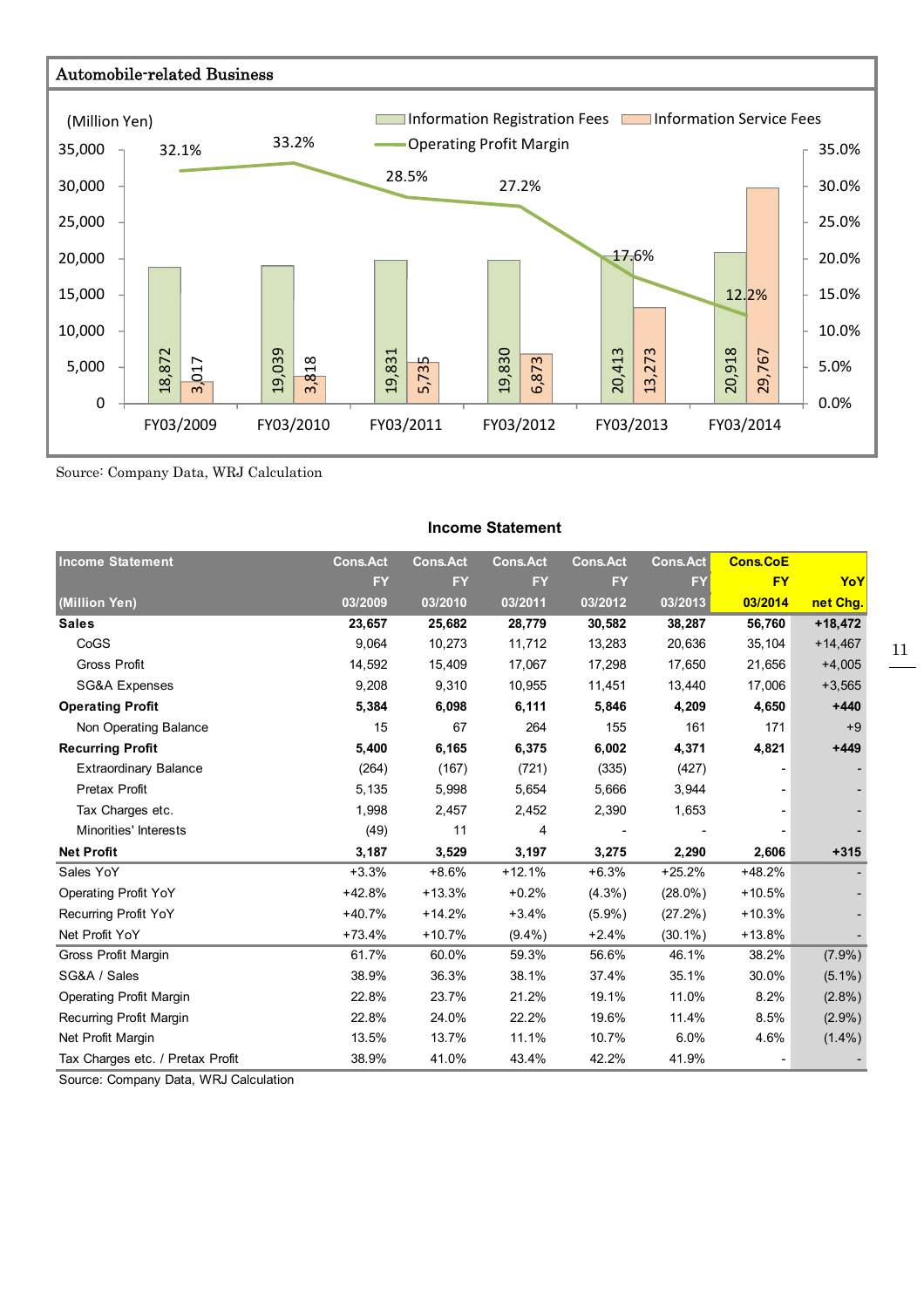#### **Long-Term Prospects**

Midterm management plan (FY03/2014 to FY03/2016) calls for prospective ROE 15.0% in FY03/2016 versus 9.9% in FY03/2013. Meanwhile, prospective sales are expected to be buoyant and profit margin to edge up, resulting in more than 10% growth pa for operating profit during the same periods.



Source: Company Data, WRJ Calculation

In FY03/2014, the Company goes for further deterioration in operating profit margin but surging sales are to increase earnings, e.g., net profit to rise to ¥2,606m (up 13.8%) and thus ROE to rise to 10.6% from 9.9% in the previous year. Going forward, the Company has good chances to pursue synergy associated recent deals as discussed earlier, enhancing sales and thus earnings. Meanwhile, the existing earnings pillar of adverting and peripheral services are also likely to see increases in sales and earnings, going forward, after front-loaded investments associated with Goo Inspection to eventually beef up sales of the services. On top of this, recent deals may contribute to sales of advertising services for used car dealers, etc.

For example, AUTOWAY Co., Ltd., a new consolidated subsidiary, running Internet store for imported tires, holds own Internet media to be capable of appealing to car users while so does the Company's own Internet media too, suggesting good opportunities for mutually sending visitors between the two Internet media for the benefits of both. Meanwhile, the Company is to appeal to own customers, i.e., used car dealers to procure new tires from AUTOWAY Co., Ltd. to replace existing old ones equipped with their used cars held as inventory for the sake of value improvement. The Company argues those are the two main issues in pursuing synergy associated with AUTOWAY Co., Ltd.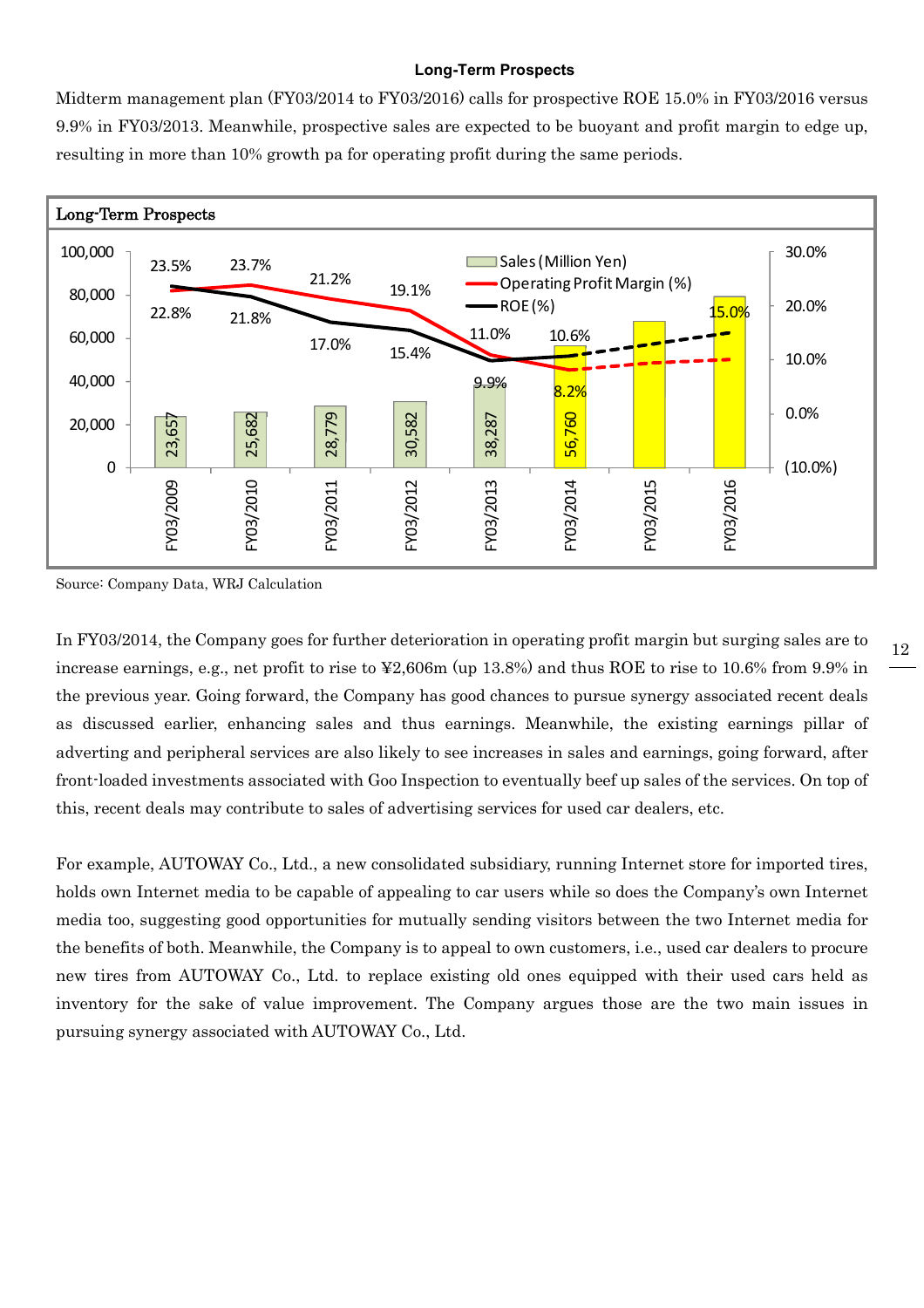# 4.0 Business Model

### **Advertising for Used Cars**

The Company is involved with advertising for used cars and peripheral services as the key earnings pillar. Over the past five years, Automobile-related Business accounted for 95.9% to 101.8% of operating profit before elimination with the Company, while Information and Registration Fees, effectively referring to sales associated with advertising for used cars and peripheral services, is estimated to have accounted for bulk of earnings in this business segment. The Company runs advertising on its own Goo Series media including that of Internet and magazines and collect compensations in the form of registration & listing fees.

The number of collective customers for advertising for used cars based on Goo Series media rose 6.8% YoY to 37,590 in Q1 to Q3 FY03/2014, while the average transaction amount per customer came down 3.4% due to increasing exposure to small-sized customers. The number of used cars to have gone through Goo Inspection rose 30.4% to 228,259 during the same periods. According to the Company, 32.8% of used car dealers exclusively rely on Goo Series media and 19.7% on both Goo Series media and Car Sensor media run by Recruit Marketing Partners Co. Ltd. Meanwhile, 24.1% of used car dealers exclusively rely on Car Sensor media.

13



Source: Company Data